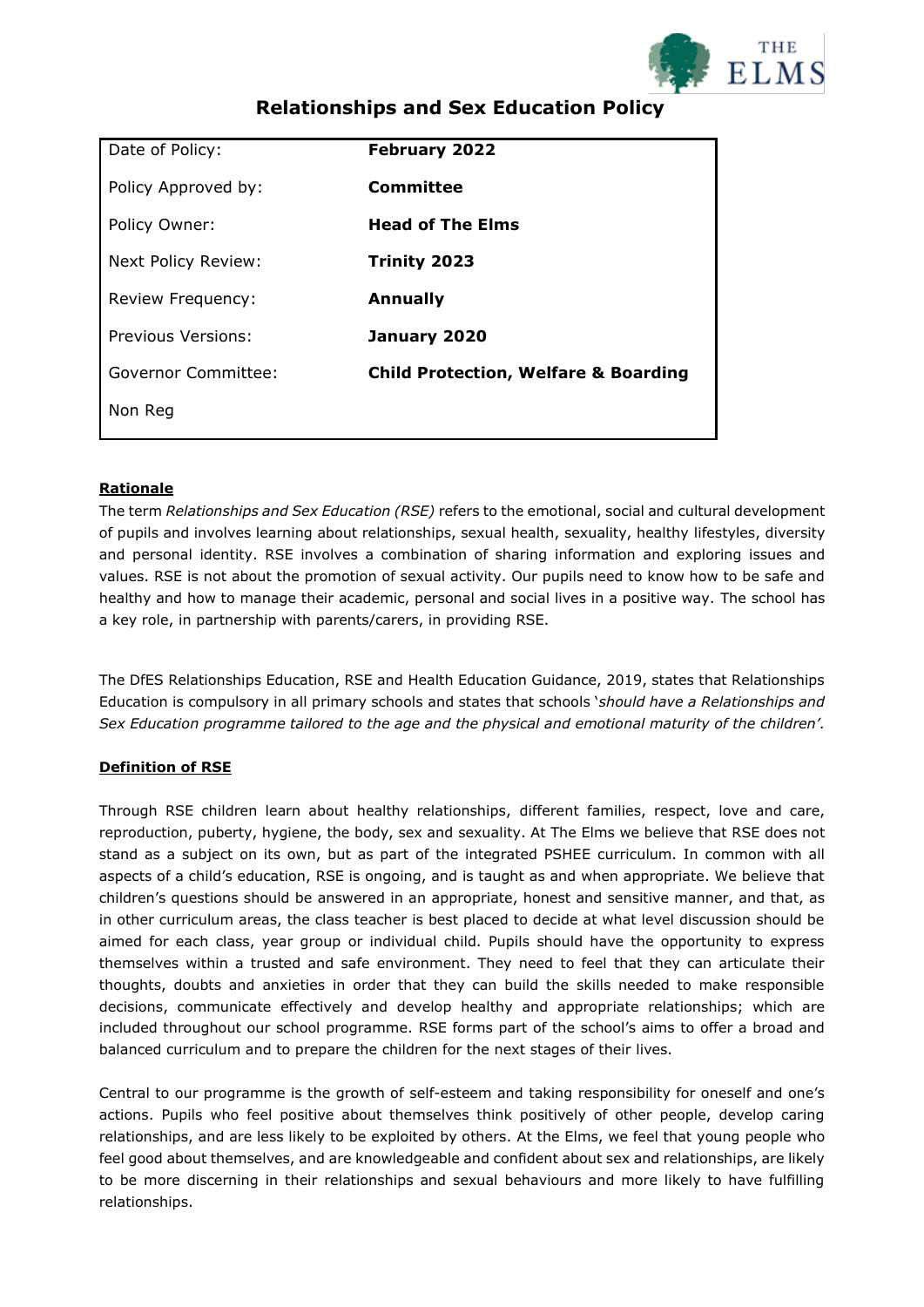### **Delivery of RSE**

RSE involves teaching Relationships Education and Sex Education. The Elms uses the Jigsaw scheme of work. It is a well-researched scheme that provides a comprehensive and progressive approach to the teaching of RSE, which includes the following strands:

### **Knowledge and understanding**

- Learning and understanding physical development at appropriate stages.
- Understanding human sexuality, sexual health, emotions and relationships.
- Learning about a safe & healthy lifestyle based on accurate information.
- Learning about seeking appropriate help & advice.
- Preparing to play an active role as citizens.

### **Attitudes and values**

- Learning the importance of values and individual conscience and moral considerations.
- Learning the value of family life, stable and loving relationships for the nurture of children.
- Learning the value of respect, love and care.
- Exploring, considering and understanding moral dilemmas.
- Developing critical thinking as part of decision making.
- Learning to respect & value difference & diversity.
- Development of the whole pupil spiritual, moral, cultural, emotional and physical aspects.

### **Personal and social skills**

- **•** Learning to manage emotions and how to form good relationships confidently and sensitively.
- Learning to manage change.
- Developing self-respect and empathy for others.
- Learning to make choices based on an understanding of difference and with an absence of prejudice.
- Learning to make informed choices.

The RSE programme is based on the needs of the children in the school with learning outcomes appropriate to the pupils' age, ability and level of maturity.

As a school, we will deliver RSE in a factual, non-judgmental way, ensuring that teachers do not promote one faith or cultural viewpoint but rather provide a balanced approach that acknowledges the wealth of views and opinions of our community and teaches tolerance. All teachers will have responsibility for planning and delivering RSE.

RSE is provided in the following ways:

- 1. Within the taught, age appropriate, RSE programme within PSHEE and managed by the PSHEE Coordinator.
- 2. All subjects can contribute to the PSHEE curriculum
- 3. Pastoral support for pupils who experience difficulties.
- 4. Via school nurse.
- 5. Through class discussion, which will encourage: the participation of individuals as part of a large group, respect for everyone's views, talking and listening for all, inclusion of all adults and pupils and the sharing of ideas with the whole group.
- 6. Provision of a question box allowing staff to address queries sensitively and appropriately.
- 7. Special events such as field work, adventure challenge and the junior residential experiences will give pupils the opportunity to work together in a different context.
- 8. During assemblies children are given time and opportunity to reflect upon a variety of issues contained within the PSHEE and citizenship framework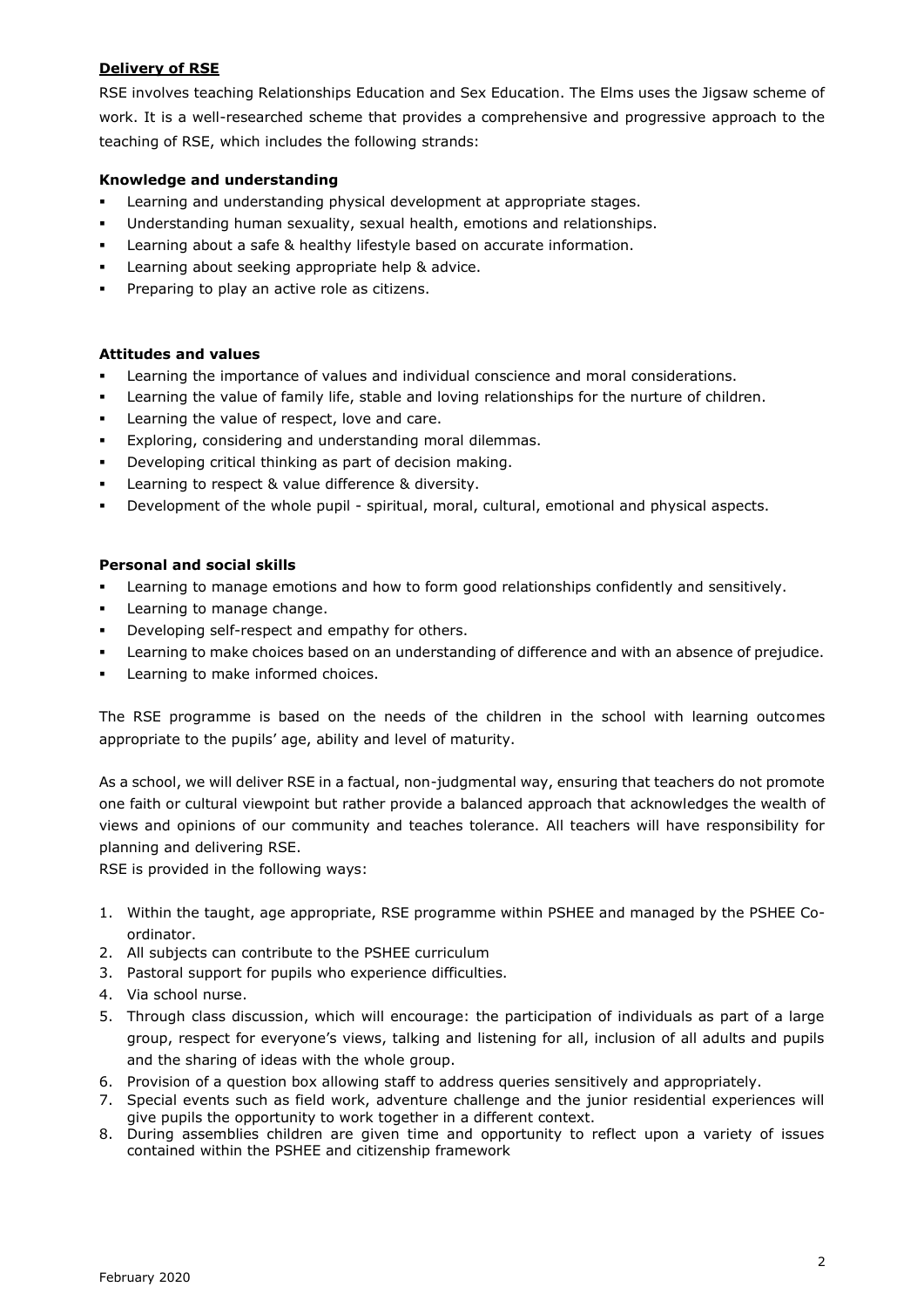Continuity and progression will be generated through the adoption of a whole school approach to the planning and delivery of clearly defined and progressive learning objectives covering knowledge, skills and understanding.

RSE is conducted in a safe learning environment through the use of ground rules and distancing techniques so that pupils are not put on the spot or expected to discuss their own personal issues in class. For example:

- Nobody (teacher or pupil) should be expected to answer a personal question.
- No one will be forced to take part in a discussion.
- In most cases the correct names for body parts will be used.
- The meanings of words will be explained in a sensible and factual way.

Active learning methods, which involve children's full participation, will be used.

Sex Education takes place within single gender (Year 5 and 6) or mixed gender groups (Year 1 to 4) . A visitor such as a school nurse does at times supplement the Sex Education curriculum as a planned event.

Teaching resources are selected on the basis of their appropriateness to pupils.

Teachers will attempt to answer children's questions and concerns in a sensitive, age and development appropriate manner. Individual teachers will use their skill and discretion in these situations. Teachers will also follow the following guidance:

- Teachers will establish clear parameters about what is appropriate and inappropriate in a wholeclass setting.
- If a child's question is inappropriate to address with the whole class the teacher should acknowledge the question and attend to it later on an individual basis.
- If a question is too personal the teacher should remind the pupils of the ground rules.
- Teachers will set the tone by speaking in a matter-of-fact way and ensuring that pupils discuss issues in a way which encourages thoughtful participation.
- Pupils may have opportunities to write down questions anonymously and post them in a question box. The teacher will have time to prepare answers to questions before the next session, and can choose not to respond to any questions which are inappropriate to address in whole class lessons.
- If a teacher is concerned that a pupil is at risk of sexual abuse the DSL and Head teacher should be informed and the usual child protection procedures followed.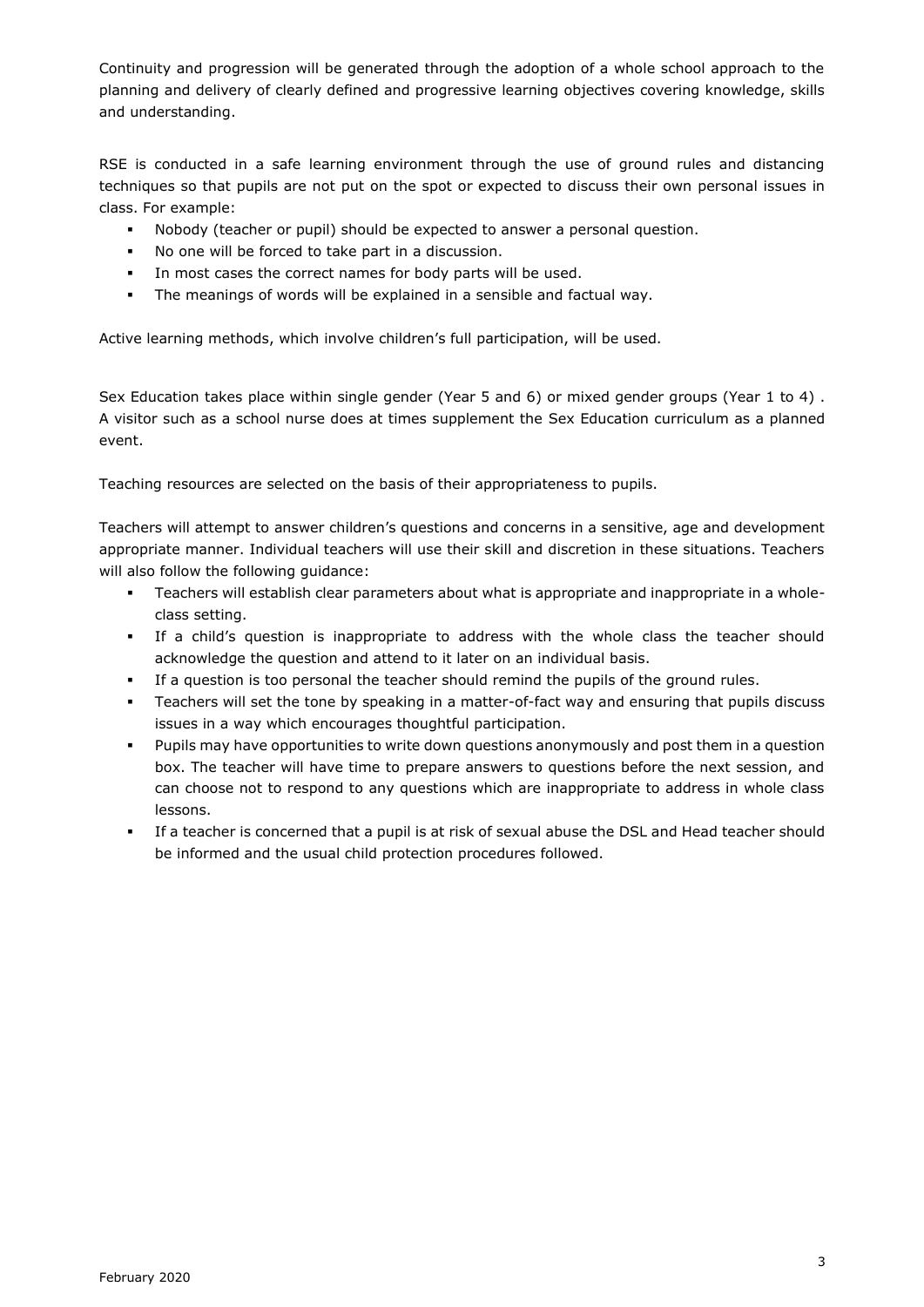### **The table below details the topics to be covered in each year.**

| YEAR GROUP        | Relationships                                           | <b>RSE</b>                         | Resources |
|-------------------|---------------------------------------------------------|------------------------------------|-----------|
| Year 1            | Relationships                                           | Changing me                        | Jigsaw    |
|                   | Belonging to a family                                   | Life cycles animals and humans     | scheme    |
|                   | Making friends/being a good friend                      | Changes in me                      |           |
|                   | Physical contact preferences                            | Changes since being a baby         |           |
|                   | People who help us                                      | Difference between male and female |           |
|                   | Qualities as a friend and person                        | (correct scientific vocabulary)    |           |
|                   | Self-acknowledgement                                    | Linking growing and learning       |           |
|                   | Being a good friend to myself                           | Coping with change                 |           |
|                   | Celebrating special relationships                       | Transition                         |           |
| Year <sub>2</sub> | Relationships                                           | Changing me                        | Jigsaw    |
|                   | Different types of family                               | Life cycles in nature              | scheme    |
|                   | Physical contact boundaries                             | Growing young to old               |           |
|                   | Friendship and conflict                                 | Increasing independence            |           |
|                   | Secrets                                                 | Difference between male and female |           |
|                   | Trust and appreciation                                  | (correct scientific vocabulary)    |           |
|                   | Expressing appreciation for special                     | Assertiveness                      |           |
|                   | relationships                                           | Preparing for transition           |           |
| Year 3            | Relationships                                           | Changing me                        | Jigsaw    |
|                   | Family roles and responsibilities                       | How babies grow                    | scheme    |
|                   | Friendships and negotiations                            | Understanding a baby's needs       |           |
|                   | Keeping safe online & where to go                       | Outside body changes               |           |
|                   | for help                                                | Family stereotypes                 |           |
|                   | Being a global citizen                                  | Challenging my ideas               |           |
|                   | Being aware of how choices affect<br>others             | Preparing for transition           |           |
|                   | Awareness of how other children<br>have different lives |                                    |           |
|                   | Expressing appreciation for family<br>& friends         |                                    |           |
|                   |                                                         |                                    |           |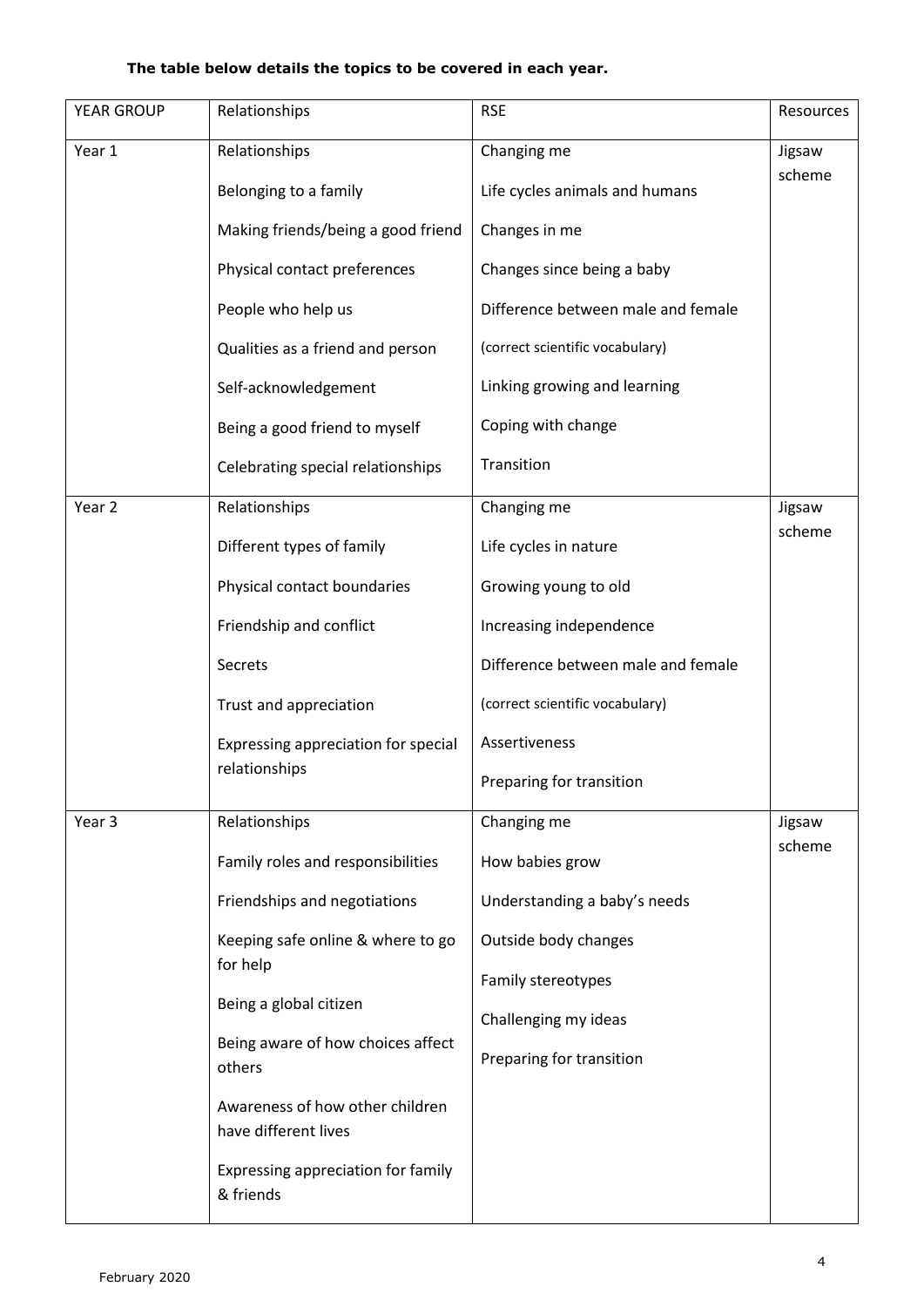| Year 4                                                                                                                                                                                                                              | Relationships                                 | Changing me                                    | Jigsaw |
|-------------------------------------------------------------------------------------------------------------------------------------------------------------------------------------------------------------------------------------|-----------------------------------------------|------------------------------------------------|--------|
|                                                                                                                                                                                                                                     | Jealousy                                      | Being unique                                   | scheme |
|                                                                                                                                                                                                                                     | Love and Loss                                 | Having a baby                                  |        |
|                                                                                                                                                                                                                                     | Memories of loved ones                        | Girls and puberty                              |        |
|                                                                                                                                                                                                                                     | Getting on and falling out                    | Confidence in change                           |        |
|                                                                                                                                                                                                                                     | Girlfriends and boyfriends                    | Accepting change                               |        |
|                                                                                                                                                                                                                                     | Showing appreciation to<br>people and animals | Preparing for transition                       |        |
|                                                                                                                                                                                                                                     |                                               | Environmental change                           |        |
| Year 5                                                                                                                                                                                                                              | Relationships                                 | Changing me                                    | Jigsaw |
|                                                                                                                                                                                                                                     | Self-recognition and self-                    | Self and body awareness                        | scheme |
|                                                                                                                                                                                                                                     | worth<br><b>Building self-esteem</b>          | Influence of online and media on<br>body image |        |
|                                                                                                                                                                                                                                     | Safer online communities                      | Puberty for girls                              |        |
|                                                                                                                                                                                                                                     | Rights and responsibilities                   | Puberty for boys                               |        |
|                                                                                                                                                                                                                                     | online                                        | Conception (Including IVF)                     |        |
|                                                                                                                                                                                                                                     | Online gaming and gambling                    | Growing responsibility                         |        |
|                                                                                                                                                                                                                                     | Reducing screen time                          | Coping with change                             |        |
|                                                                                                                                                                                                                                     | Dangers of online grooming                    | Preparing for transition                       |        |
|                                                                                                                                                                                                                                     | SMART internet safety rules                   |                                                |        |
| Relationships<br>Year 6<br>Mental health<br>Identifying mental health<br>worries and source of<br>support<br>Love and loss<br>Managing feelings<br>Power and control<br>Assertiveness<br>Take responsibility with<br>technology use |                                               | Changing me                                    | Jigsaw |
|                                                                                                                                                                                                                                     |                                               | Self-image                                     | scheme |
|                                                                                                                                                                                                                                     |                                               | Puberty and feelings                           |        |
|                                                                                                                                                                                                                                     |                                               | Conception to birth                            |        |
|                                                                                                                                                                                                                                     |                                               | Reflections and change                         |        |
|                                                                                                                                                                                                                                     |                                               | Physical attraction                            |        |
|                                                                                                                                                                                                                                     |                                               | Respect and consent                            |        |
|                                                                                                                                                                                                                                     |                                               | Boyfriends and girlfriends                     |        |
|                                                                                                                                                                                                                                     |                                               | Sexting                                        |        |
|                                                                                                                                                                                                                                     |                                               | Transition                                     |        |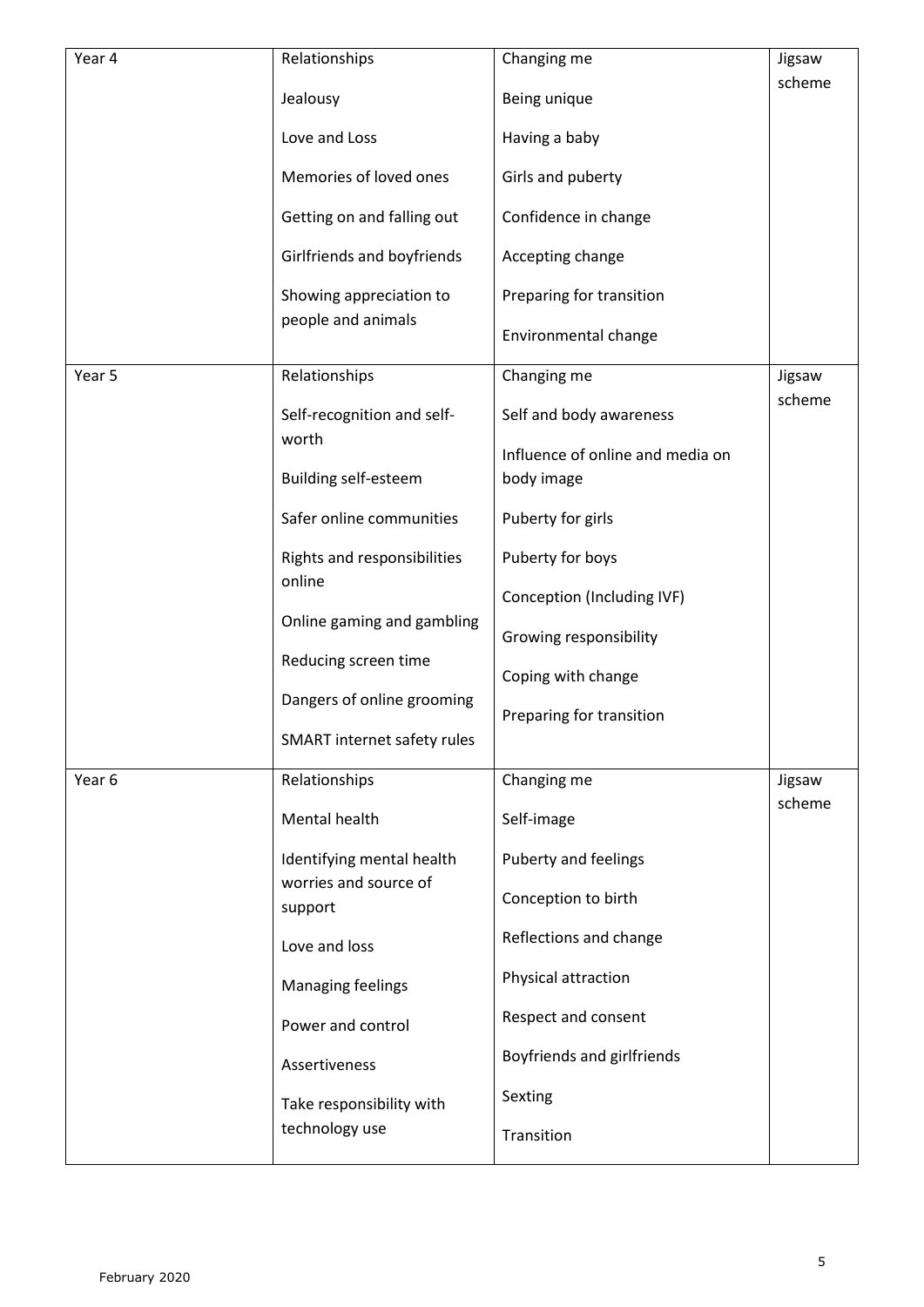### **Appendix 1 states the learning outcomes regarding RSE for the end of Primary school.**

### **Equal Opportunities**

Children may have varying needs regarding RSE depending on their circumstances and background. The school strongly believes that all pupils should have access to RSE that is relevant to their particular needs. To achieve this, the school's approach to RSE will take account of the nine protected characteristics as set out in the Equality Act 2010. To ensure children with special educational needs can access the RSE curriculum, teaching is differentiated and personalised.

### **Parental concerns and withdrawal of pupils**

The Education Act 1993 gives the parents of a pupil at any maintained school the legal right to withdraw their child from dedicated 'sex education' lessons. Parents are informed about the content of the Sex Education programme covered in the Jigsaw scheme of work via a parent information evening in the Lent term and ParentMail. The school asks that parents submit their requests to withdraw their child in writing to the Head who will make alternative arrangements for the supervision of their child. Parents do not have to give reasons for their request, although this information can be very helpful when reviewing the provision for sex education in the school. If any parents/carers decide to withdraw their child we shall work with them and their child to explore possible alternative provision.

### **Assessment, Reporting and Recording**

There will be ongoing informal assessment. Parents will receive a statement of their child's progress in their personal and social development in their annual report. All teachers, teaching assistants, midday staff and administrative staff are responsible for informing the teachers of individual pupils about notable points of personal and social development.

### **Monitoring and Evaluation**

The coordinator will monitor coverage and balance of RSE activities and evaluate the impact of school provision in consultation with teachers.

We will work in active partnership with parents/carers, value their views and keep them informed about our RSE provision. If a parent/carer has any concerns about the RSE provision we will take time to address their concerns and allay any fears they may have.